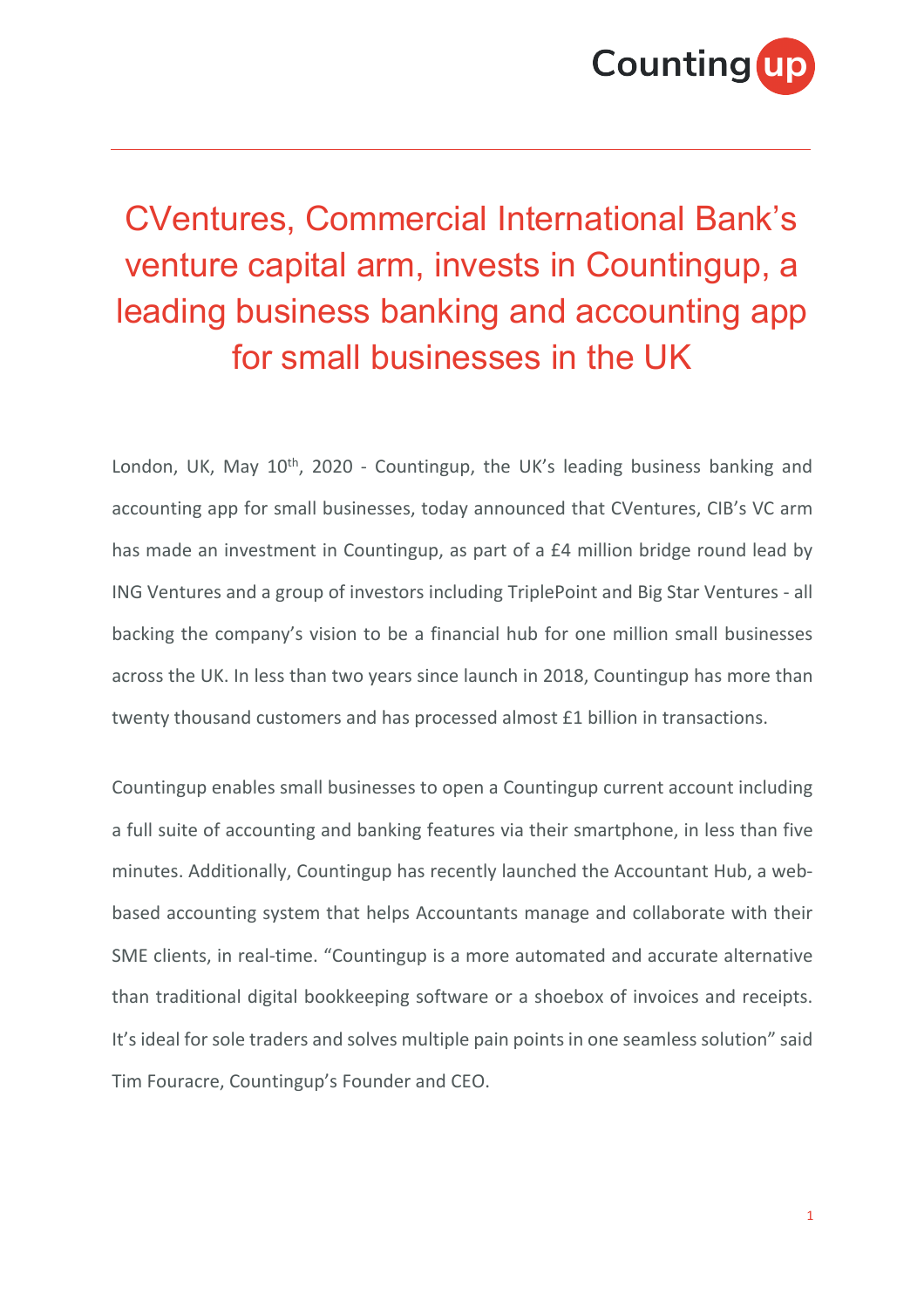

Countingup's solution becomes even more relevant once HMRC's Making Tax Digital "MTD" initiative is launched, as it requires businesses to keep digital records and submit quarterly tax filings.

This round will be used to accelerate the banking and accounting roadmap to make it even easier and more efficient to digitally run a small business.

Fouracre added, "we're thrilled to have ING Ventures and CVentures onboard. ING is a leading pan-European bank, and CIB is Egypt's largest private sector bank with prospective geographic expansion plans underway, all of which present meaningful opportunities for Countingup as we look to expand outside of the UK in the coming years. Following this bridge round we will seek to do a larger funding round to accelerate growth once normality returns to society and the economy, post the COVID-19 pandemic."

"Countingup's seamless solution reduces the costs and complexities associated with banking and accounting services for small businesses. This new approach makes it significantly easier for sole traders and micro enterprises to manage their accounts, and run their business. CVentures is excited at the prospect of working closely with Countingup, and we look forward to helping Tim and his team achieve their vision and grow into additional markets," said Shady Tadross, Director at CVentures.

"With government instructions to stay at home, the country is turning to digital solutions for everything from entertainment to shopping. If you want to start a business and open a bank account, you can't go to your local branch right now. With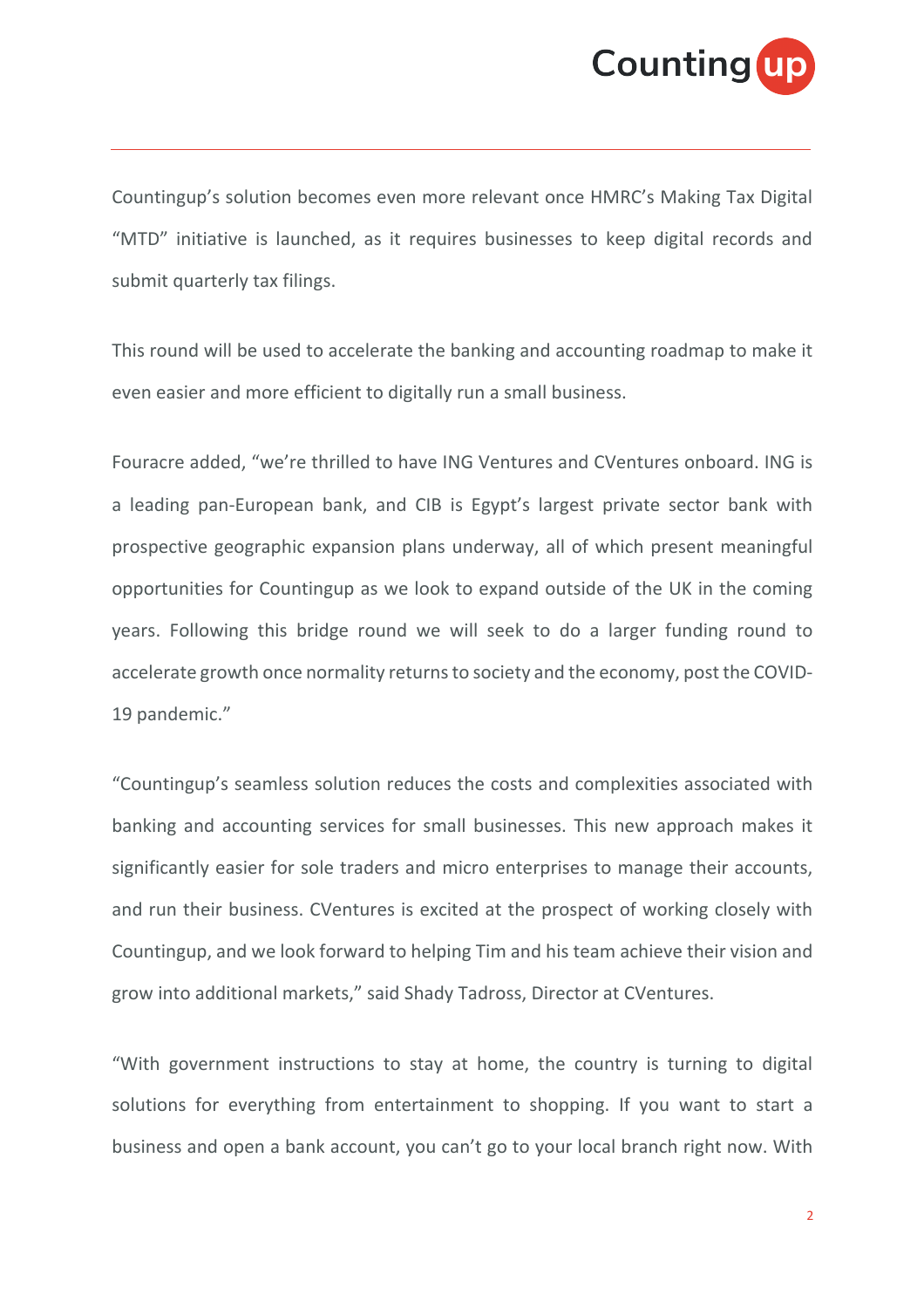

digital offerings like Countingup you don't need to" added Tim Fouracre, on the impact of the coronavirus on small businesses.

## **Notes to editors:**

For more information please contact:

- Tim Fouracre
- press@countingup.com
- 020 8068 6862

## **About Countingup:**

Established in September 2017 by Tim Fouracre, Countingup is a VC backed startup on a mission to make it easier to run a small business.

Countingup is a 2-in-1 Banking and Accounting platform that provides (i) a fully digital banking platform (mobile application, current account and a Debit Card powered by MasterCard), and (ii) an accounting and automated bookkeeping software, catering to Sole Trade and SMEs.

Countingup is a unique platform that seamlessly combines business and accounting into a single, fully-integrated app (meaning that bank accounts and accounting records are always in-sync as they are one and the same). Every transaction made through the bank account is automatically reflected in the accounting records, in real-time meaning that bank reconciliations are no longer required. Income is automatically